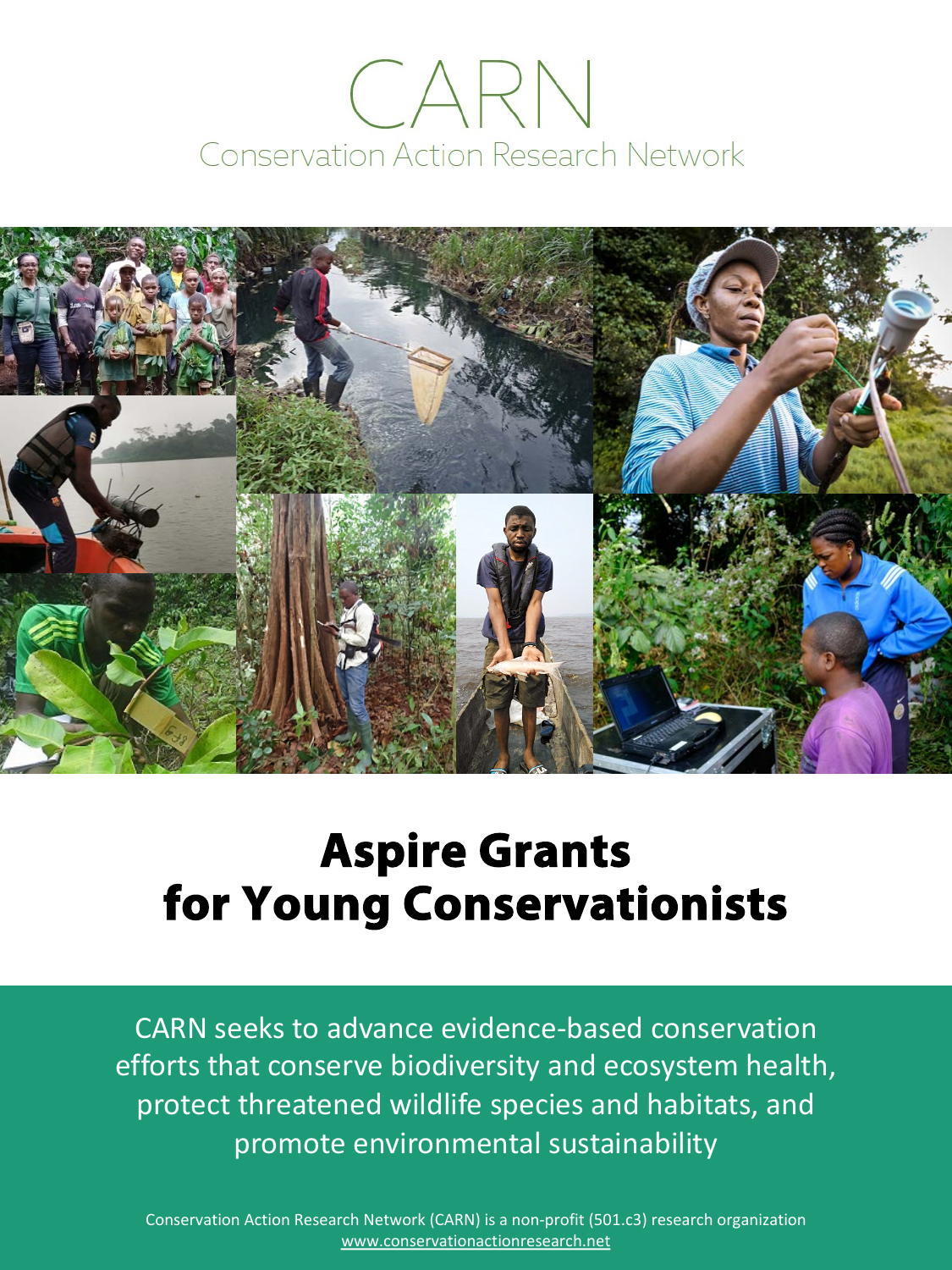## **Supporting young African scientists through small research grants up to \$5,000 USD**

Since 2014, the Conservation Action Research Network (CARN) has operated the Aspire Grant Program which provides research grants of up to \$5,000 USD to early career conservation scientists and graduate students from the Congo Basin region. The goal is to provide a competitive bridge funding mechanism to help develop and strengthen the capacity of young African scientists to conduct relevant and substantive conservation research and management activities that address critical challenges facing wildlife, biodiversity, and ecosystem health in the Congo Basin.

Awardees submit progress and completion reports along with a final expenditure report with details of the results and conservation outcomes of their research, including any encountered obstacles, and documentation showing that the information was shared with the appropriate local and/or governmental agency or NGO, the USFWS, and any other relevant conservation decision-makers.



#### **Countries where we operate**

#### **CARN Aspire grant awardees are:**

- focused on biodiversity, conservation, and environmental sustainability in the Congo Basin region
- enrolled in a graduate program or hold a professional position
- 35 or younger
- from Central Africa (7 countries)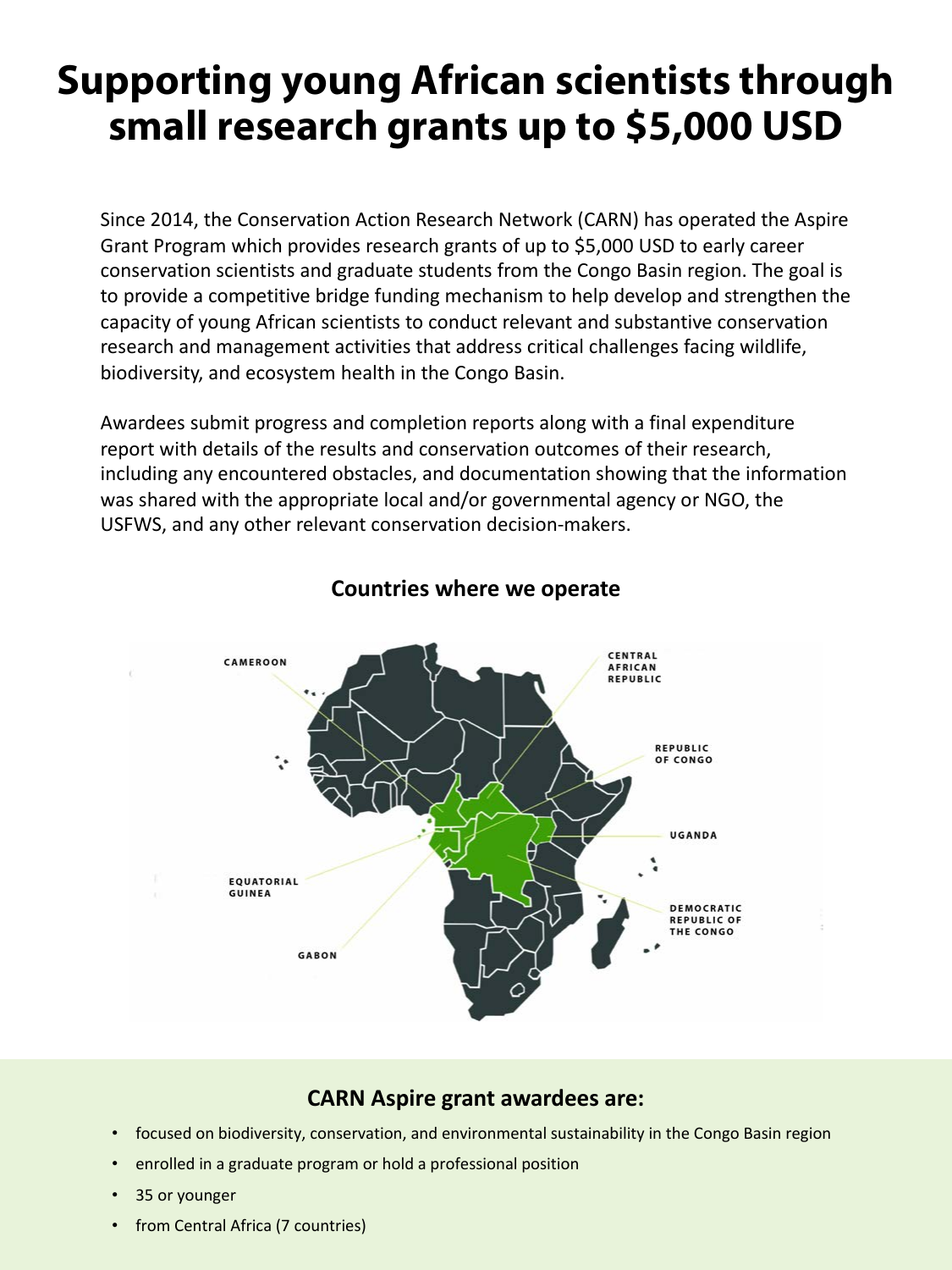## **Aspire by the Numbers**



**\$552,100** total to date awarded to

116 young African scientists

**15** average number of grants funded each year

**98%** The percentage of surveyed CARN awardees who felt ASPIRE helped advance their conservation career

**100%** The percentage of surveyed CARN awardees who thought their skills improved as a result of the project



### **Recent CARN Grants by Country**

### **Percent of Applications Funded**